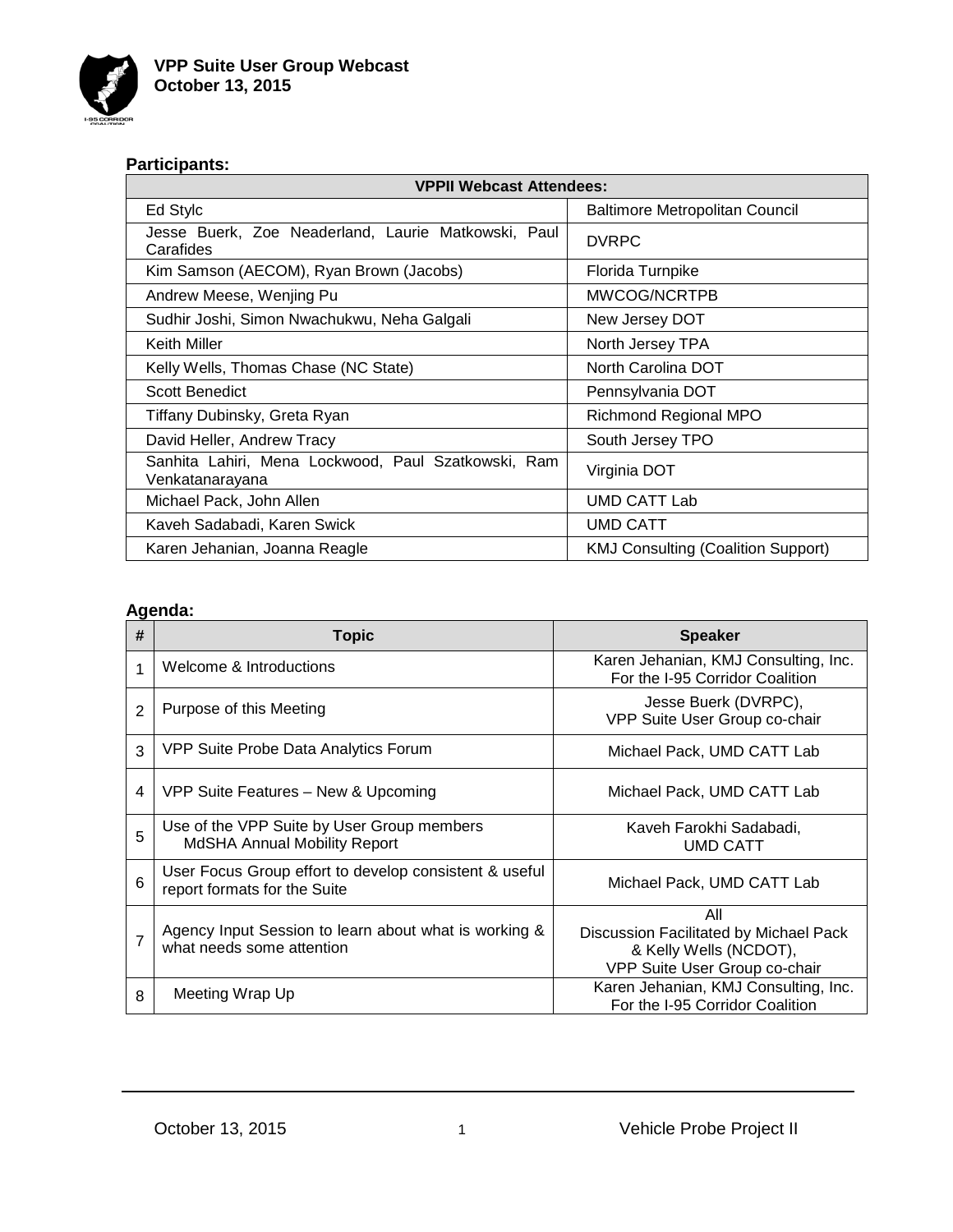

## **Next Meeting:**

The next VPPII Agency Project Team webcast is scheduled for **January 20, 2016 (from 10:30am – noon).**

## **Important Notes:**

- New co-chair was announced Kim Samson, Florida Turnpike (consultant). She will work with Jesse Buerk (DVRPC) and Kelly Wells (NCDOT) to provide input regarding tool use for traffic operations.
- Kaveh Sadabadi discussed the use of the VPP Suite in preparing the Maryland Mobility Reports. Maryland Mobility Reports are available using the following links:
	- o 2014: <http://roads.maryland.gov/Index.aspx?PageId=711>
	- o <mark>2013: <u>http://sha.maryland.gov/OPPEN/2013 Maryland Mobility.pdf</u></mark>
	- o 2012: <u>http://roads.maryland.gov/oots/2012\_maryland\_state\_highway\_mobility\_report.pdf</u>
- The VPP Suite User Group Forum (Probe Data Analytics Forum) is currently operational through the Coalition website. John has uploaded recent presentations.
- VPP Suite has developed tools to address the anticipated MAP-21 congestion and systems performance measures. They are currently being reviewed by FHWA and the developers hope to make some version of them available prior to the NPRM (anticipated for early 2016).
- **Looking for Volunteers** for the following:
	- 1. **User Focus Group to develop Performance Summary Report Templates.**
	- 2. **User Focus Group for New Bottleneck Algorithm Visualizations.**
	- **Please contact John Allen [\(jallen35@umd.edu\)](mailto:jallen35@umd.edu) for more information on either.**

### **New/Upcoming VPP Suite Features**

| <b>Feature</b>                                                                         | <b>Status/ Anticipated Deployment</b>  |
|----------------------------------------------------------------------------------------|----------------------------------------|
| Download by Quality                                                                    | To be deployed/<br>End of October 2015 |
| MAP-21 widgets                                                                         | (see note above)                       |
| Selection of Multiple Roads in Congestion Scan tool                                    | To be deployed/<br>Mid-November 2015   |
| Enhanced feedback                                                                      | In development                         |
| Advanced Time Selection - Date Range Summary                                           | In development                         |
| Delay by TMC - Display Options                                                         | In development                         |
| New Bottleneck Algorithm                                                               | In development                         |
| New backend framework to address speed, larger date<br>ranges, and larger geographies. | In development                         |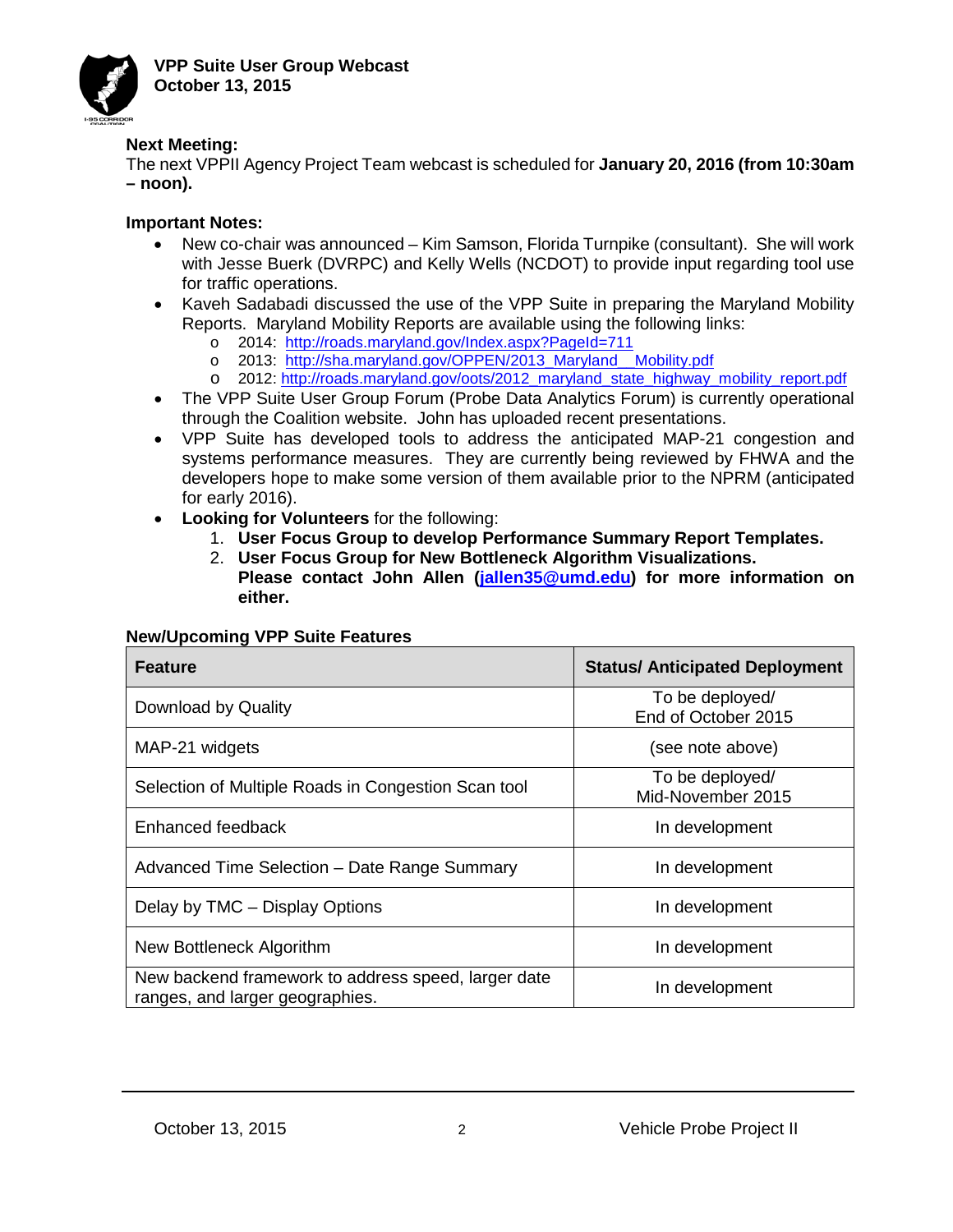

#### **Questions:**

- 1. Kim Samson, FL Turnpike: For delay by TMC, will there be a way to save color settings? a. Developers will work on it.
- 2. Mena Lockwood, VDOT: Will the User delay tool be able to analyze recurring and nonrecurring delay together?
	- a. It can be done now but it is cumbersome. The update will make it much easier.

#### **Requests/Issues:**

- 1. Sharing Feedback Surveys
	- a. Ram Venkatanarayana, VDOT: Requested that feedback from surveys including submitting agency be shared with all users. He also requested that they be part of data download as these details are part of the metadata for that data.
	- b. UMD CATT Lab: Will work on it.
- 2. Integrate Forum into VPP Suite
	- a. Ram Venkatanarayana, VDOT: Requested that access to the User Forum be integrated into the VPP Suite. As it is currently provided, it does not come across as seamless/user-friendly.
	- b. UMD CATT Lab: Will work on it.
- 3. Time estimates for the Massive Raw Data Downloader
	- a. Andrew Meese, MWCOG: Could the Massive Data Downloader give an estimate of how long it will take to fulfill the request?
	- b. UMD CATT Lab: That is very difficult to do as it is dependent on other requests being made at that time. However, it will be much faster once the new backend framework is deployed (in the first quarter of 2016). This may largely negate the need for such an estimate.
- 4. Filter by Quality
	- a. Jesse Buerk, DVRPC: Can the ability to filter by quality be added to other tools, similar to the Congestion Scan and Trend Map?
	- b. UMD CATT Lab: It is relatively easy to do for the Congestion Scan but it cannot be done for the Performance Measures as values are needed. However, could summarize the quality % and where they are. This maybe a third focus group.
- 5. Increase the number of TMCs for Trend Maps (and other tools)
	- a. Wenjing Pu, MWCOG: Requested that the number of TMCs for Trend Maps be increased.
	- b. UMD CATT Lab: The backend framework update will also allow users to increase the number of TMCs.

### **Bottleneck Discussion:**

- Kelly Wells (NCDOT) introduced the topic of bottleneck overlap (slide 63). She explained how she reviews and presents "top" bottleneck information and asked for agencies to provide their input.
	- o UMD CATT Lab: Noted that if the bottlenecks can start at different locations but merge over time (if merge after 5 minutes), probably should not be considered two separate bottlenecks in the first place. Look at the amount of time for each location, and what was the length profile – if they merge quickly, can combine, but if long, keep separate.